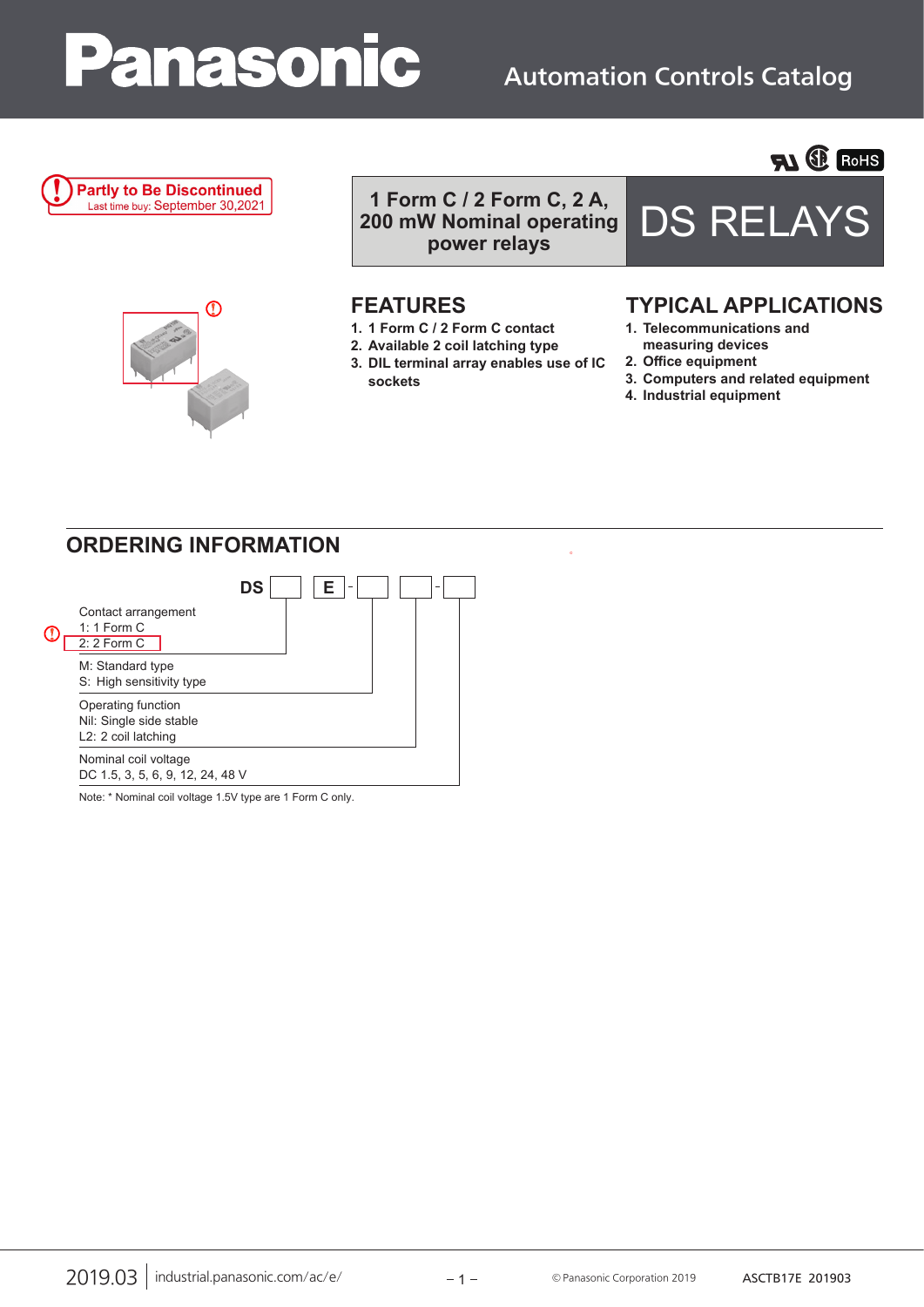## **TYPES**

**DS** 

|                         |                         | High sensitivity type   |                      | Standard type           |                      |  |  |
|-------------------------|-------------------------|-------------------------|----------------------|-------------------------|----------------------|--|--|
| Contact<br>arrangement  | Nominal coil<br>voltage | Single side stable type | 2 coil latching type | Single side stable type | 2 coil latching type |  |  |
|                         |                         | Part No.                | Part No.             | Part No.                | Part No.             |  |  |
|                         | 1.5 V DC                | DS1E-S-DC1.5V           | DS1E-SL2-DC1.5V      | DS1E-M-DC1.5V           | DS1E-ML2-DC1.5V      |  |  |
|                         | 3 VDC                   | DS1E-S-DC3V             | DS1E-SL2-DC3V        | DS1E-M-DC3V             | DS1E-ML2-DC3V        |  |  |
| 1 Form C                | 5 VDC                   | DS1E-S-DC5V             | DS1E-SL2-DC5V        | DS1E-M-DC5V             | DS1E-ML2-DC5V        |  |  |
|                         | V DC<br>6               | DS1E-S-DC6V             | DS1E-SL2-DC6V        | DS1E-M-DC6V             | DS1E-ML2-DC6V        |  |  |
|                         | 9 VDC                   | DS1E-S-DC9V             | DS1E-SL2-DC9V        | DS1E-M-DC9V             | DS1E-ML2-DC9V        |  |  |
|                         | V DC<br>12 <sup>2</sup> | DS1E-S-DC12V            | DS1E-SL2-DC12V       | DS1E-M-DC12V            | DS1E-ML2-DC12V       |  |  |
|                         | V DC<br>24              | DS1E-S-DC24V            | DS1E-SL2-DC24V       | DS1E-M-DC24V            | DS1E-ML2-DC24V       |  |  |
|                         | V DC<br>48              | DS1E-S-DC48V            | DS1E-SL2-DC48V       | DS1E-M-DC48V            | DS1E-ML2-DC48V       |  |  |
|                         | 3 VDC                   | DS2E-S-DC3V             | DS2E-SL2-DC3V        |                         |                      |  |  |
| $\mathbb O$<br>2 Form C | 5 VDC                   | DS2E-S-DC5V             | DS2E-SL2-DC5V        |                         |                      |  |  |
|                         | 6 VDC                   | DS2E-S-DC6V             | DS2E-SL2-DC6V        |                         |                      |  |  |
|                         | 9<br>V DC               | DS2E-S-DC9V             | DS2E-SL2-DC9V        |                         |                      |  |  |
|                         | V DC<br>12 <sup>2</sup> | DS2E-S-DC12V            | DS2E-SL2-DC12V       |                         |                      |  |  |
|                         | V DC<br>24              | DS2E-S-DC24V            | DS2E-SL2-DC24V       |                         |                      |  |  |
|                         | V DC<br>48              | DS2E-S-DC48V            | DS2E-SL2-DC48V       |                         |                      |  |  |

Standard packing: Carton: 50 pcs.; Case: 500 pcs.

### **RATING**

#### **1.Coil data**

• Operating characteristics such as 'Operate voltage' and 'Release voltage' are influenced by mounting conditions, ambient temperature, etc.

Therefore, please use the relay within ± 5% of rated coil voltage. • 'Initial' means the condition of products at the time of delivery.

#### 1) Single side stable type

| Type                            | Nominal coil<br>voltage   | Pick-up voltage<br>(at 20 $^{\circ}$ C 68 $^{\circ}$ F) | Drop-out voltage<br>(at $20^{\circ}$ C 68 $^{\circ}$ F) | Nominal operating current<br>$[t10\%]$<br>(at $20^{\circ}$ C 68 $^{\circ}$ F) | Coil resistance[±10%]<br>(at $20^{\circ}$ C 68 $^{\circ}$ F) | Nominal operating<br>power | Max. applied<br>voltage<br>(at $50^{\circ}$ C 122 $^{\circ}$ F) |  |
|---------------------------------|---------------------------|---------------------------------------------------------|---------------------------------------------------------|-------------------------------------------------------------------------------|--------------------------------------------------------------|----------------------------|-----------------------------------------------------------------|--|
|                                 | 1.5 V DC                  |                                                         | 10%V or more of<br>nominal voltage<br>(Initial)         | 266.7 mA<br>$5.63 \Omega$<br>133.3 mA<br>$22.5 \Omega$                        |                                                              |                            |                                                                 |  |
|                                 | V DC<br>3                 |                                                         |                                                         |                                                                               |                                                              |                            |                                                                 |  |
|                                 | V DC<br>5                 |                                                         |                                                         | 80.0 mA                                                                       | $62.5 \Omega$                                                |                            | 1 Form C:<br>120%V of<br>nominal voltage                        |  |
| Standard                        | V DC<br>6                 | 70%V or less of<br>nominal voltage                      |                                                         | 66.7 mA                                                                       | 90 $\Omega$                                                  | 400 mW                     |                                                                 |  |
| (M) type                        | 9<br>V DC                 | (Initial)                                               |                                                         | 44.4 mA                                                                       | 203<br>$\Omega$                                              |                            |                                                                 |  |
|                                 | $12 \overline{ }$<br>V DC |                                                         |                                                         | 33.3 mA                                                                       | 360<br>$\Omega$                                              |                            |                                                                 |  |
|                                 | 24<br>V DC                |                                                         |                                                         | 16.7 mA                                                                       | 1,440<br>$\Omega$                                            |                            |                                                                 |  |
|                                 | V DC<br>48                |                                                         |                                                         | 8.3 mA                                                                        | 5,760 $\Omega$                                               |                            |                                                                 |  |
| High<br>sensitivity<br>(S) type | $1.5$ V DC                |                                                         | 10%V or more of<br>nominal voltage<br>(Initial)         | 133.3 mA                                                                      | 11.3 $\Omega$                                                |                            |                                                                 |  |
|                                 | V DC<br>3                 | 1 Form C:<br>80%V or less of                            |                                                         | 66.7 mA                                                                       | 45 $\Omega$                                                  |                            | 1 Form C:                                                       |  |
|                                 | V DC<br>5                 | nominal voltage                                         |                                                         | 125<br>40.0 mA<br>$\Omega$                                                    |                                                              |                            | 160%V of                                                        |  |
|                                 | VD <b>d!</b><br>6         |                                                         |                                                         | 33.3 mA                                                                       | 180<br>$\Omega$                                              | CI.<br>200 mW              | nominal voltage                                                 |  |
|                                 | V <sub>DC</sub><br>9      | 2 Form C:<br>70%V or less of                            |                                                         | 22.2 mA                                                                       | 405<br>$\Omega$                                              |                            | 2 Form C:                                                       |  |
|                                 | V <sub>DC</sub><br>12     |                                                         |                                                         | 16.7 mA                                                                       | 720<br>$\Omega$                                              |                            | 220%V of                                                        |  |
|                                 | V <sub>DC</sub><br>24     | nominal voltage<br>(Initial)                            |                                                         | 8.3 mA                                                                        | 2,880<br>$\Omega$                                            |                            | nominal voltage                                                 |  |
|                                 | V DC<br>48                |                                                         |                                                         | $4.2 \text{ mA}$                                                              | 11,520 $\Omega$                                              |                            |                                                                 |  |

#### 2) 2 coil latching type

| Type                            | Nominal coil<br>voltage | Set voltage<br>(at $20^{\circ}$ C 68 $^{\circ}$ F)           | Reset voltage<br>(at $20^{\circ}$ C 68 $^{\circ}$ F)         | Nominal operating<br>current<br>$[\pm 10\%]$ (at 20°C 68°F) |        |     |            | Coil resistance<br>[ $\pm$ 10%] (at 20°C 68°F) |               |               | Nominal operating<br>power |                         | Max. applied<br>voltage<br>(at $50^{\circ}$ C 122 $^{\circ}$ F) |                                          |
|---------------------------------|-------------------------|--------------------------------------------------------------|--------------------------------------------------------------|-------------------------------------------------------------|--------|-----|------------|------------------------------------------------|---------------|---------------|----------------------------|-------------------------|-----------------------------------------------------------------|------------------------------------------|
|                                 |                         |                                                              |                                                              | Set coil                                                    |        |     | Reset coil | Set coil                                       |               | Reset coil    |                            | Set coil                | Reset coil                                                      |                                          |
|                                 | 1.5 V DC                |                                                              | 70%V or less of<br>nominal voltage<br>(Initial)              | 240                                                         | mA     | 240 | mA         |                                                | $6.25 \Omega$ | $6.25 \Omega$ |                            |                         | 360 mW                                                          | 1 Form C:<br>120%V of<br>nominal voltage |
|                                 | V DC<br>3               |                                                              |                                                              | 120                                                         | mA     | 120 | mA         | 25                                             | Ω             | 25            | Ω                          | 360 mW                  |                                                                 |                                          |
|                                 | 5<br>V DC               | 70%V or less of<br>nominal voltage<br>(Initial)              |                                                              | 72                                                          | mA     | 72  | mA         | 69.4 $\Omega$                                  |               | 69.4          | Ω                          |                         |                                                                 |                                          |
| Standard                        | V DC<br>6               |                                                              |                                                              | 60                                                          | mA     | 60  | mA         | 100                                            | Ω             | 100           | Ω                          |                         |                                                                 |                                          |
| (M) type                        | V DC<br>9               |                                                              |                                                              | 40                                                          | mA     | 40  | mA         | 225                                            | Ω             | 225           | Ω                          |                         |                                                                 |                                          |
|                                 | 12<br>V DC              |                                                              |                                                              | 30                                                          | mA     | 30  | mA         | 400                                            | $\Omega$      | 400           | $\Omega$                   |                         |                                                                 |                                          |
|                                 | V <sub>DC</sub><br>24   |                                                              |                                                              | 15                                                          | mA     | 15  | mA         | 1,600                                          | Ω             | 1,600         | Ω                          |                         |                                                                 |                                          |
|                                 | V DC<br>48              |                                                              |                                                              |                                                             | 7.5 mA |     | 7.5 mA     | 6,400                                          | Ω             | 6,400         | $\Omega$                   |                         |                                                                 |                                          |
|                                 | 1.5 V DC                |                                                              |                                                              | 120                                                         | mA     | 120 | mA         | 12.5 $\Omega$                                  |               | 12.5          | Ω                          | 180 mW<br>180 mW $\sim$ | 1 Form C:<br>160%V of                                           |                                          |
|                                 | V DC<br>3               | 1 Form C:<br>80%V or less of<br>nominal voltage              | 1 Form C:<br>80%V or less of<br>nominal voltage              | 60                                                          | mA     | 60  | mA         | 50                                             | Ω             | 50            | Ω                          |                         |                                                                 |                                          |
|                                 | V DC<br>5               |                                                              |                                                              | 36                                                          | mA     | 36  | mA         | 139                                            | Ω             | 139           | Ω                          |                         |                                                                 |                                          |
| High<br>sensitivity<br>(S) type | VDCU<br>6               |                                                              |                                                              | 30                                                          | mA     | 30  | mA         | 200                                            | Ω             | 200           | Ω                          |                         |                                                                 | nominal voltage                          |
|                                 | V <sub>DC</sub><br>9    | 2 Form C:<br>70%V or less of<br>nominal voltage<br>(Initial) | 2 Form C:<br>70%V or less of<br>nominal voltage<br>(Initial) | 20                                                          | mA     | 20  | mA         | 450                                            | Ω             | 450           | Ω                          |                         |                                                                 | 2 Form C:<br>220%V of                    |
|                                 | V <sub>DC</sub><br>12   |                                                              |                                                              | 15                                                          | mA     | 15  | mA         | 800                                            | Ω             | 800           | Ω                          |                         |                                                                 |                                          |
|                                 | V <sub>DC</sub><br>24   |                                                              |                                                              | 7.5                                                         | mA     |     | 7.5 mA     | 3,200                                          | Ω             | 3,200         | Ω                          |                         |                                                                 | nominal voltage                          |
|                                 | V <sub>DC</sub><br>48   |                                                              |                                                              | 3.75 mA                                                     |        |     | 3.75 mA    | 12,800                                         | Ω             | 12,800        | Ω                          |                         |                                                                 |                                          |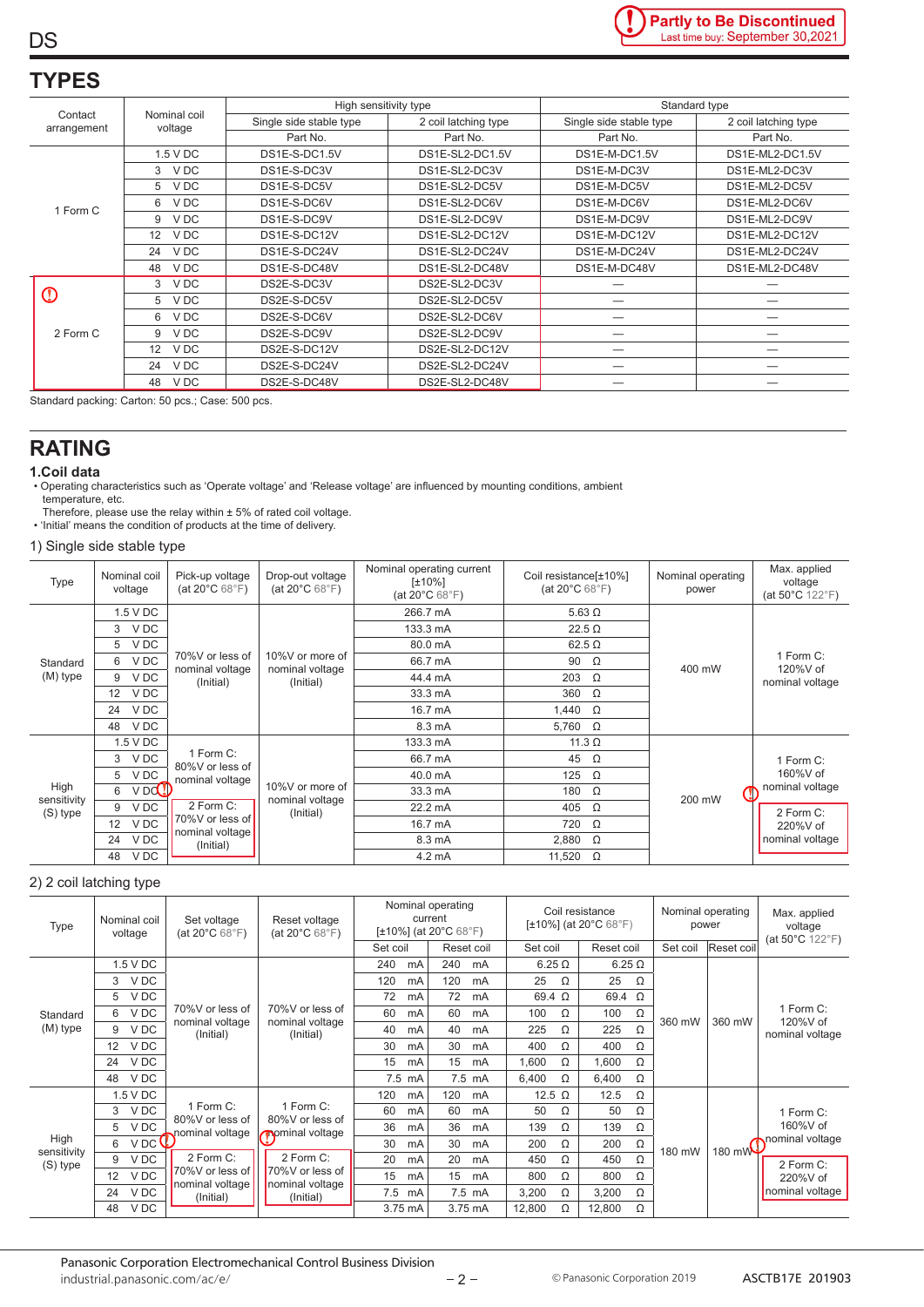#### **2. Specifications**

| Characteristics               | Item                                              |                          | Specifications (!)                                                                                                              |  |  |  |  |
|-------------------------------|---------------------------------------------------|--------------------------|---------------------------------------------------------------------------------------------------------------------------------|--|--|--|--|
|                               | Arrangement                                       |                          | 2 Form C<br>1 Form C                                                                                                            |  |  |  |  |
| Contact                       | Initial contact resistance, max.                  |                          | Max. 50 m $\Omega$ (By voltage drop 6 V DC 1A)                                                                                  |  |  |  |  |
|                               | Contact material                                  |                          | Ag + Au clad                                                                                                                    |  |  |  |  |
|                               | Nominal switching capacity                        |                          | 2 A 30 V DC (resistive load)                                                                                                    |  |  |  |  |
|                               | Max. switching power                              |                          | 60 W, 125 VA (resistive load)                                                                                                   |  |  |  |  |
|                               | Max. switching voltage                            |                          | 220 V DC, 250 V AC                                                                                                              |  |  |  |  |
| Rating                        | Max. carrying current                             |                          | 3A                                                                                                                              |  |  |  |  |
|                               | Min. switching capacity (Reference value)*1       |                          | 10µA 10 mV DC                                                                                                                   |  |  |  |  |
|                               | Nominal operating power                           |                          | Single side stable (M type: 400 mW, S type: 200 mW);<br>latching (M type: 360 mW, S type: 180 mW)                               |  |  |  |  |
|                               | Insulation resistance (Initial)                   |                          | Min. 100 $M\Omega$ (at 500 V DC)<br>Measurement at same location as "Initial breakdown voltage" section.                        |  |  |  |  |
| Electrical<br>characteristics |                                                   | Between open contacts    | 1.000 Vrms for 1min.<br>(500 Vrms for 1min: 1 Form C type) (Detection current: 10mA.)                                           |  |  |  |  |
|                               | Breakdown voltage (Initial)                       | Between contact and coil | 1,500 Vrms for 1min.<br>(1,000 Vrms for 1min: 1 Form C type) (Detection current: 10mA.)                                         |  |  |  |  |
|                               | Temperature rise                                  |                          | Max. 65°C<br>(By resistive method, nominal coil voltage applied to the coil, contact carrying current: 2A.)                     |  |  |  |  |
|                               | Operate time [Set time] (at 20°C 68°F)            |                          | Max. 10 ms [10 ms] (Nominal coil voltage applied to the coil, excluding contact bounce<br>time.)                                |  |  |  |  |
|                               | Release time [Reset time] (at 20°C 68°F)          |                          | Max. 5 ms [10 ms] (Nominal coil voltage applied to the coil, excluding contact bounce time.)<br>(without diode)                 |  |  |  |  |
| Mechanical<br>characteristics |                                                   | Functional* <sup>2</sup> | Min. 490 $m/s2$<br>Min. $490 \text{ m/s}^2$                                                                                     |  |  |  |  |
|                               | Shock resistance                                  | <b>Destructive</b>       | Min. 980 m/s <sup>2</sup> (Half-wave pulse of sine wave: 6 ms.)                                                                 |  |  |  |  |
|                               |                                                   | Functional               | 10 to 55 Hz at double amplitude of 3.3 mm (Detection time: 10us.)                                                               |  |  |  |  |
|                               | Vibration resistance                              | <b>Destructive</b>       | 10 to 55 Hz at double amplitude of 5 mm                                                                                         |  |  |  |  |
| <b>Expected life</b>          | Mechanical                                        |                          | Min. 10 <sup>8</sup> (10 <sup>7</sup> : 1 Form C latching type) (at 600 cpm)                                                    |  |  |  |  |
|                               | Electrical                                        |                          | Min. $5 \times 10^5$ rated load (at 60 cpm)                                                                                     |  |  |  |  |
| Conditions                    | Conditions for operation, transport and storage*3 |                          | Ambient temperature: -40°C to +70°C -40°F to +158°F<br>Humidity: 5 to 85% R.H. (Not freezing and condensing at low temperature) |  |  |  |  |
|                               | Max. operating speed (at rated load)              |                          | O<br>60 cpm                                                                                                                     |  |  |  |  |
| Unit weight                   |                                                   |                          | Approx. 3g .11 oz<br>Approx. 4g .14 oz                                                                                          |  |  |  |  |
|                               |                                                   |                          |                                                                                                                                 |  |  |  |  |

Notes: \*1 This value can change due to the switching frequency, environmental conditions, and desired reliability level, therefore it is recommended to check this with the actual load. TX/TX-S/TX-D relay AgPd contact type are available for low level load switching (10V DC, 10mA max. level).

\*2 Half-wave pulse of sine wave: 11ms; detection time: 10μs

\*3 Refer to "AMBIENT ENVIRONMENT" in GENERAL APPLICATION GUIDELINES.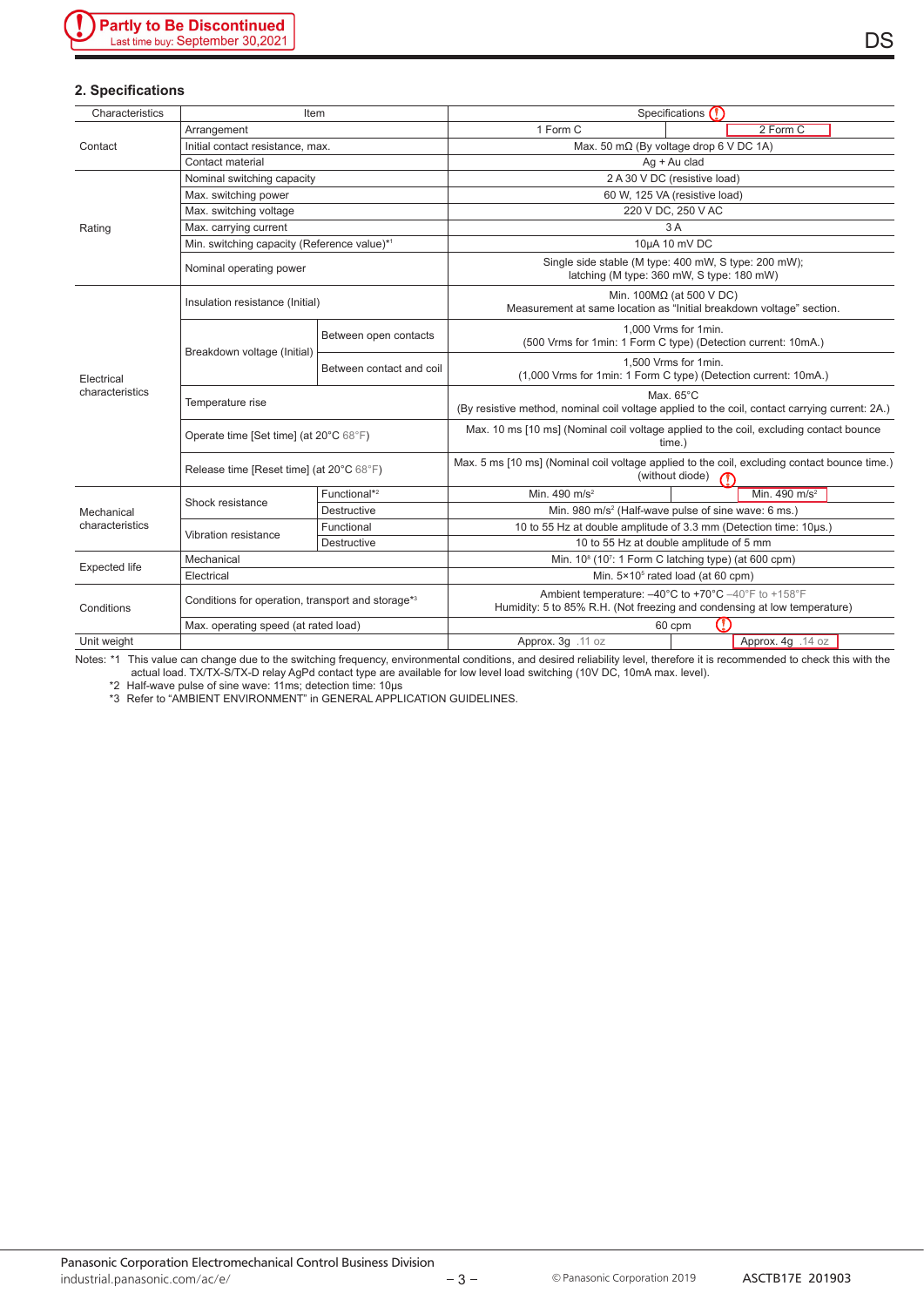

## **DIMENSIONS** (mm inch) The CAD data of the products with a **CAD Data** mark can be downloaded from https://industrial.panasonic.com/ac/e/

**DS (1 Form C)**

Single side stable, 2 coil latching



**CAD Data** External dimensions



General tolerance: ±0.3 ±.012

PC board pattern (Bottom view) Single side stable 2 coil latching









(Deenergized condition) (Reset condition)

1 3 6



Tolerance: ±0.1 ±.004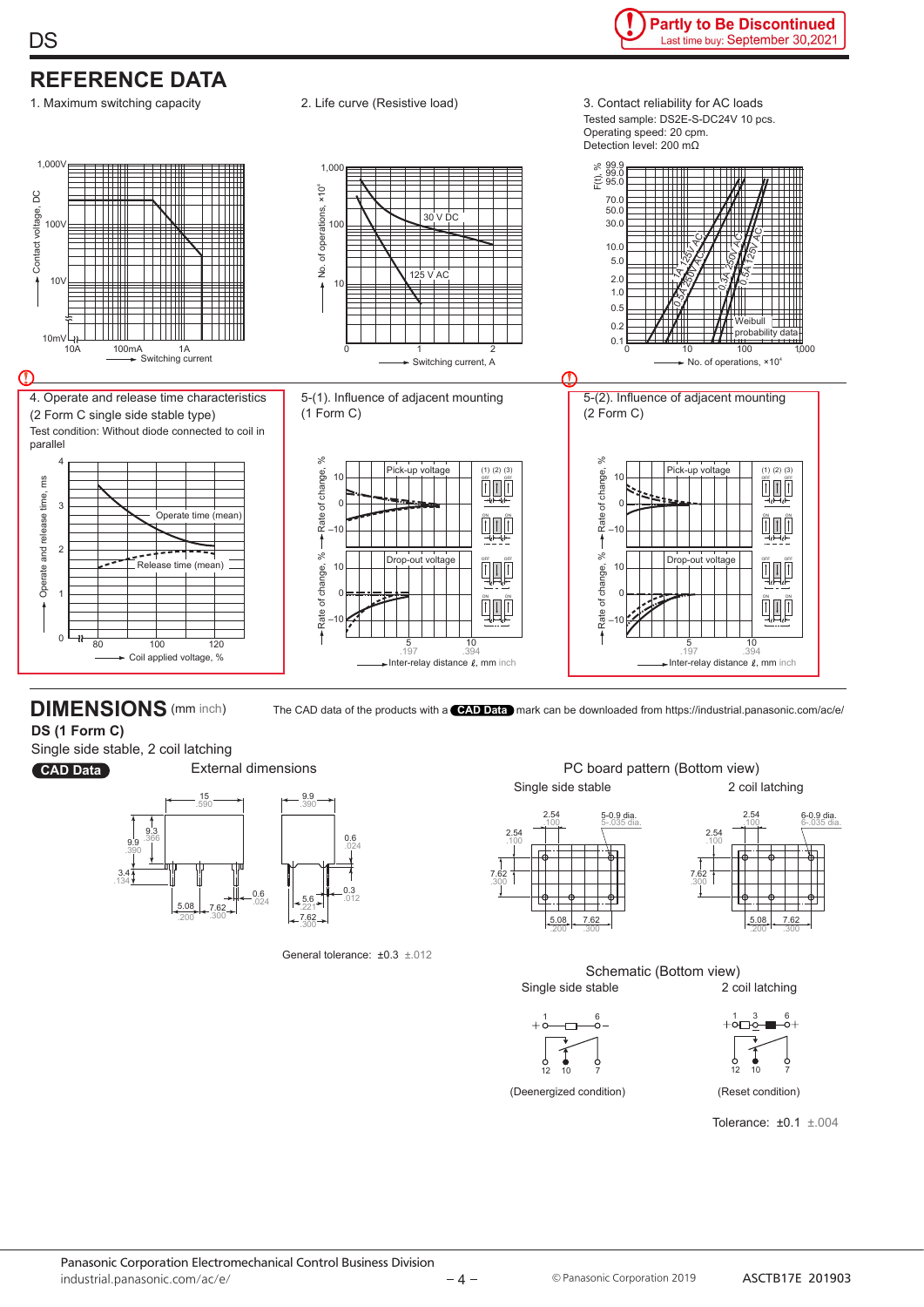PC board pattern (Bottom view)



#### General tolerance: ±0.3 ±.012





(Deenergized condition)

Tolerance: ±0.1 ±.004

#### **DS (2 Form C)**

**CAD Data**

**DS (2 Form C)**

Single side stable

2 coil latching

**CAD Data**



#### PC board pattern (Bottom view)



Schematic (Bottom view)



(Reset condition)

Tolerance: ±0.1 ±.004

## **NOTES**

**1. Coil connection**

When connecting coils, refer to the wiring diagram to prevent mis-operation or malfunction.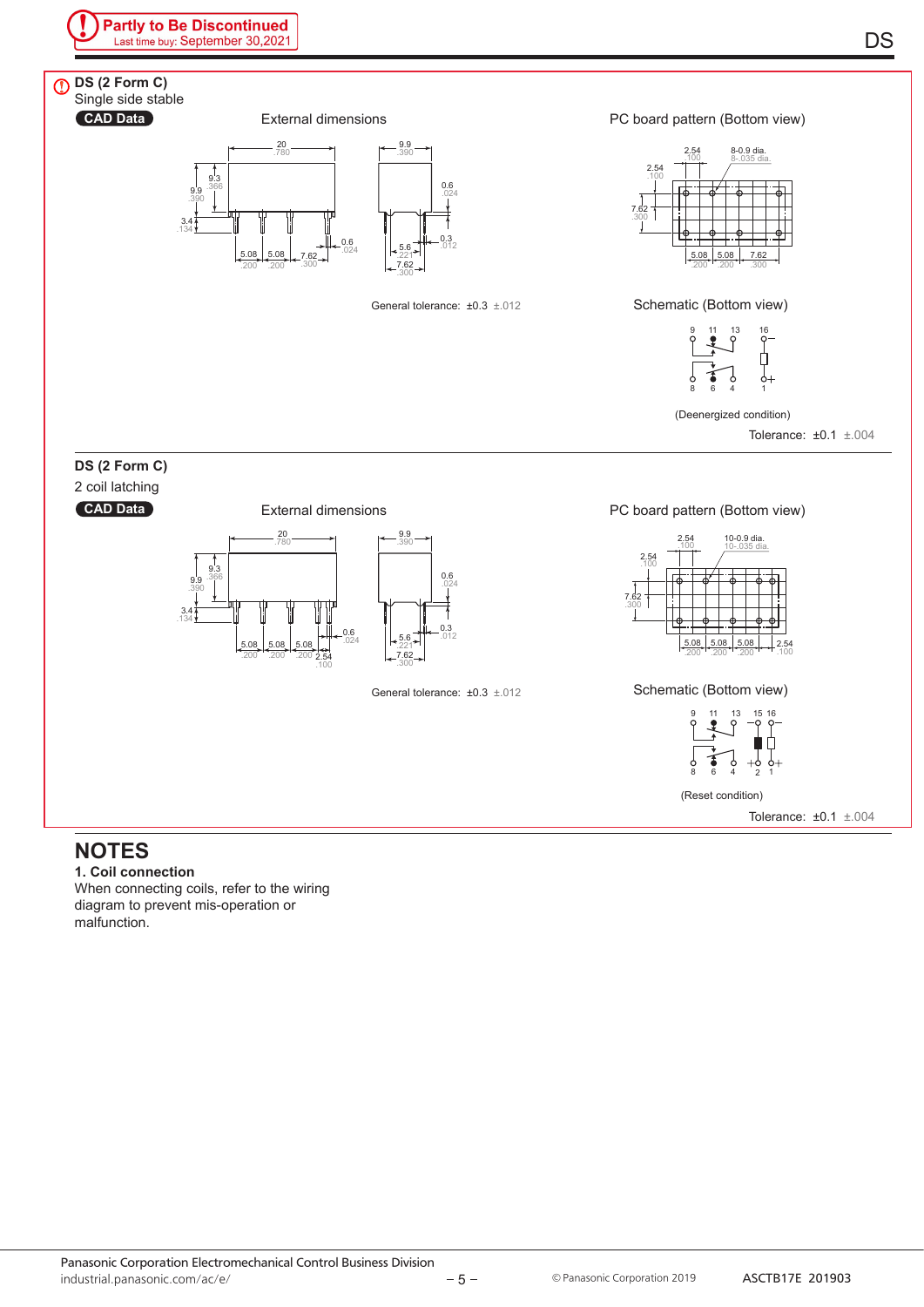## **DS**



## **Ambient Environment**

**Usage, Transport, and Storage Conditions** During usage, storage, or transportation, avoid locations subjected to direct sunlight and maintain normal temperature, humidity and pressure conditions.

#### **Temperature/Humidity**

When transporting or storing relays while they are tube packaged, there are cases the temperature may differ from the allowable range. In this case be sure to check the individual specifications.

Also allowable humidity level is influenced by temperature, please check charts shown below and use relays within mentioned conditions. (Allowable temperature values)



Please refer to **"the latest product specifications"** when designing your product. • Requests to customers :

https://industrial.panasonic.com/ac/e/salespolicies/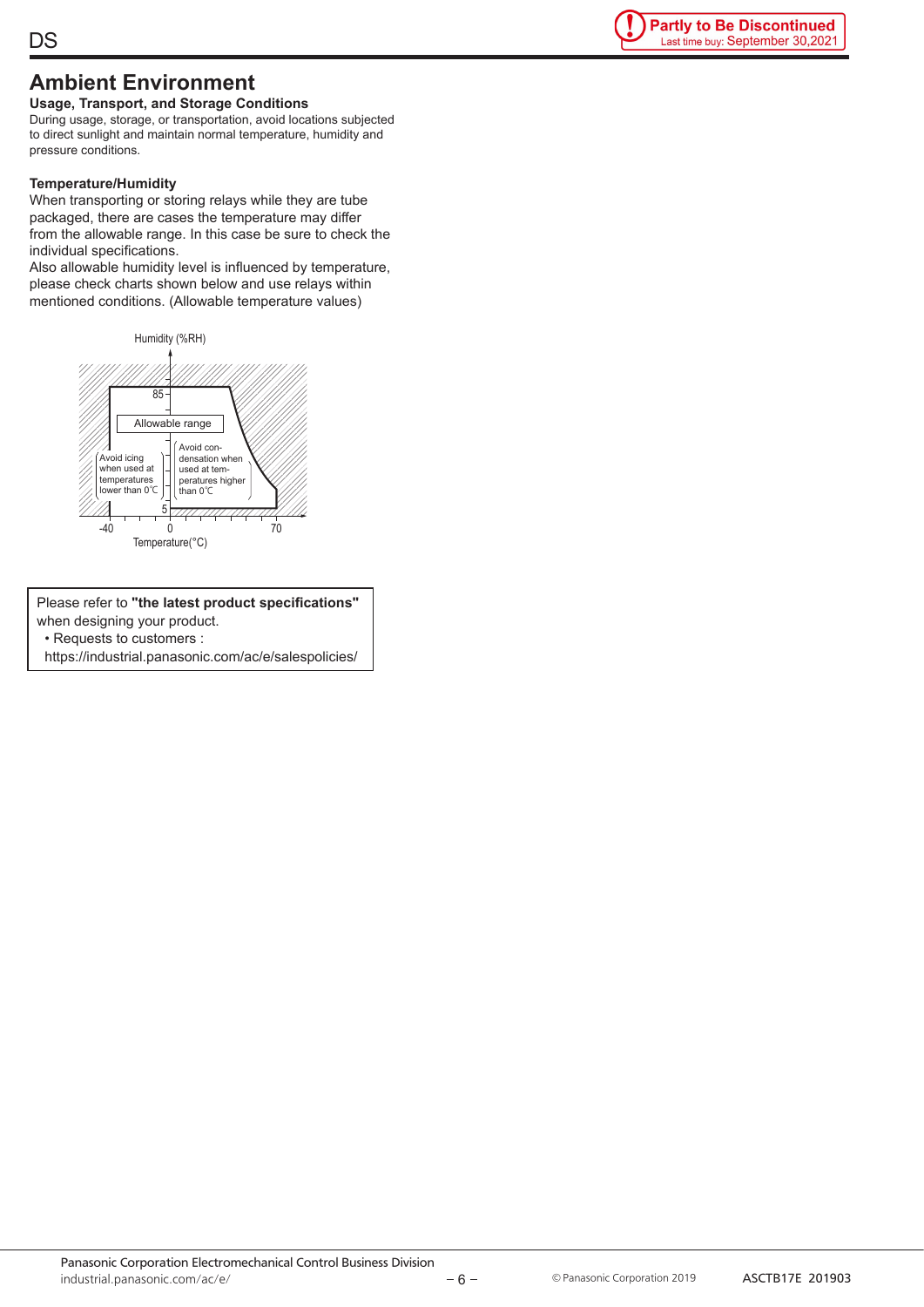**For cautions for use, please read "GUIDELINES FOR RELAY USAGE". https://industrial.panasonic.com/ac/e/control/relay/cautions\_use/index.jsp**

#### **Precautions for Coil Input**

#### **Long term current carrying**

A circuit that will be carrying a current continuously for long periods without relay switching operation. (circuits for emergency lamps, alarm devices and error inspection that, for example, revert only during malfunction and output warnings with form B contacts) Continuous, long-term current to the coil will facilitate deterioration of coil insulation and characteristics due to heating of the coil itself.

For circuits such as these, please use a magnetic-hold type latching relay. If you need to use a single stable relay, use a sealed type relay that is not easily affected by ambient conditions and make a failsafe circuit design that considers the possibility of contact failure or disconnection.

#### ■ DC Coil operating power

Steady state DC current should be applied to the coil. The wave form should be rectangular. If it includes ripple, the ripple factor should be less than 5%.

However, please check with the actual circuit since the electrical characteristics may vary. The rated coil voltage should be applied to the coil and the set/reset pulse time of latching type relay differs for each relays, please refer to the relay's individual specifications.

#### **Coil connection**

When connecting coils of polarized relays, please check coil polarity (+,-) at the internal connection diagram (Schematic). If any wrong connection is made, it may cause unexpected malfunction, like abnormal heat, fire and so on, and circuit do not work. Avoid impressing voltages to the set coil and reset coil at the same time.

#### **Maximum allowable voltage and temperature rise**

Proper usage requires that the rated coil voltage be impressed on the coil. Note, however, that if a voltage greater than or equal to the maximum continuous voltage is impressed on the coil, the coil may burn or its layers short due to the temperature rise. Furthermore, do not exceed the usable ambient temperature range listed in the catalog. **Maximum allowable voltage for coil**

In addition to being a requirement for relay operation stability, the maximum continuous impressed coil voltage is an important constraint for the prevention of such problems as thermal deterioration or deformity of the insulation material, or the occurrence of fire hazards.

#### **Temperature rise due to pulse voltage**

When a pulse voltage with ON time of less than 2 minutes is used, the coil temperature rise bares no relationship to the ON time. This varies with the ratio of ON time to OFF time, and compared with continuous current passage, it is rather small. The various relays are essentially the same in this respect.

| Current passage time    | (%)                            |
|-------------------------|--------------------------------|
| For continuousu passage | Tempereture rise value is 100% |
| $ON:OFF = 3:1$          | About 80%                      |
| $ON:OFF = 1:1$          | About 50%                      |
| $ON \cdot OFF = 1:3$    | About 35%                      |



#### **Operate voltage change due to coil temperature rise (Hot start)**

In DC relays, after continuous passage of current in the coil, if the current is turned OFF, then immediately turned ON again, due to the temperature rise in the coil, the pick-up voltage will become somewhat higher. Also, it will be the same as using it in a higher temperature atmosphere. The resistance/temperature relationship for copper wire is about 0.4% for 1°C, and with this ratio the coil resistance increases. That is, in order to operate of the relay, it is necessary that the voltage be higher than the pick-up voltage and the pick-up voltage rises in accordance with the increase in the resistance value. However, for some polarized relays, this rate of change is considerably smaller.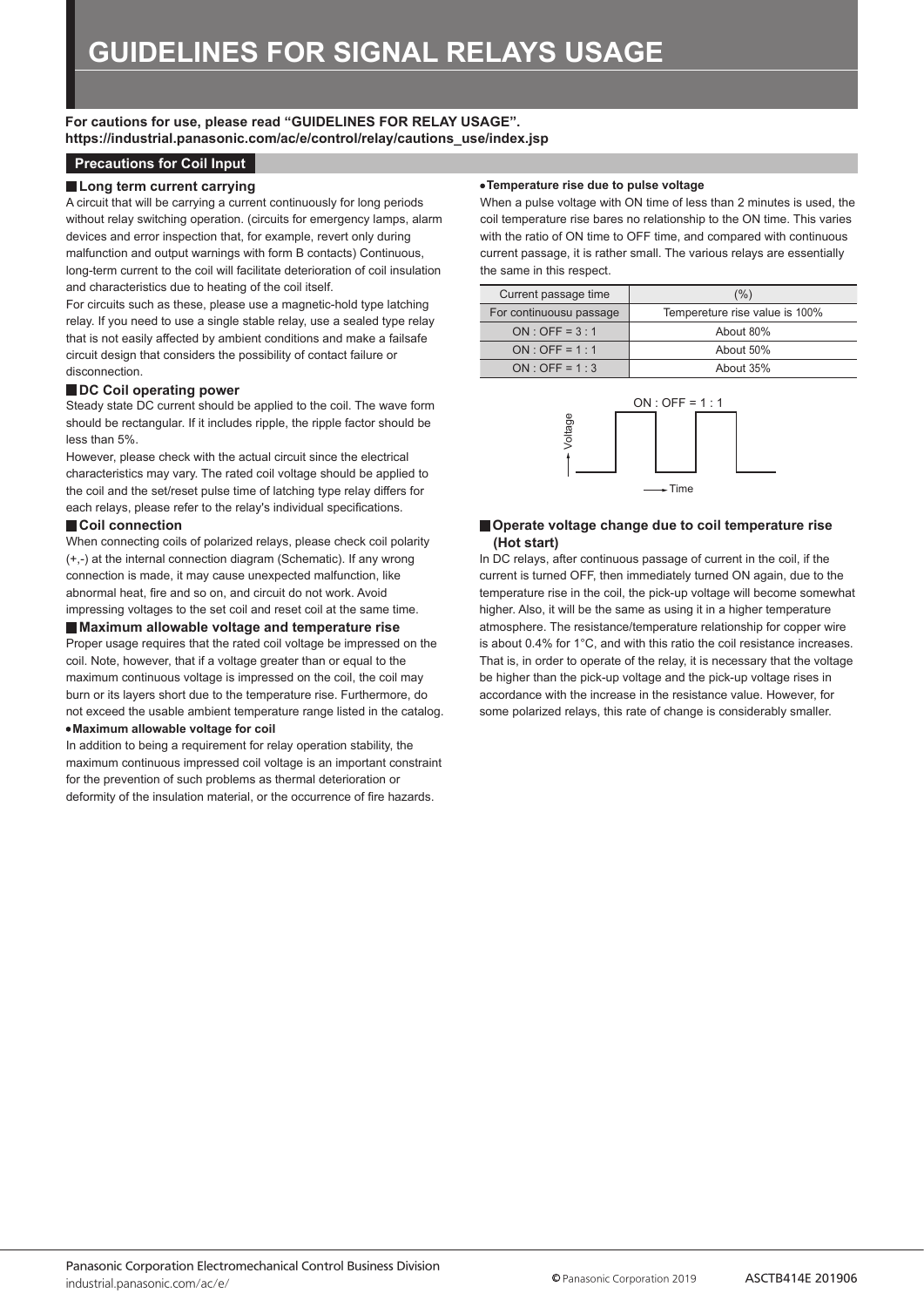#### **Ambient Environment**

#### **Dew condensation**

Condensation occurs when the ambient temperature drops suddenly from a high temperature and humidity, or the relay and microwave device is suddenly transferred from a low ambient temperature to a high temperature and humidity. Condensation causes the failures like insulation deterioration, wire disconnection and rust etc.

Panasonic Corporation does not guarantee the failures caused by condensation.

The heat conduction by the equipment may accelerate the cooling of device itself, and the condensation may occur.

Please conduct product evaluations in the worst condition of the actual usage. (Special attention should be paid when high temperature heating parts are close to the device. Also please consider the condensation may occur inside of the device.)

#### **Icing**

Condensation or other moisture may freeze on relays when the temperature become lower than 0°C.This icing causes the sticking of movable portion, the operation delay and the contact conduction failure etc. Panasonic Corporation does not guarantee the failures caused by the icing.

The heat conduction by the equipment may accelerate the cooling of relay itself and the icing may occur. Please conduct product evaluations in the worst condition of the actual usage.

#### **Low temperature and low humidity**

The plastic becomes brittle if the switch is exposed to a low temperature, low humidity environment for long periods of time.

#### **High temperature and high humidity**

Storage for extended periods of time (including transportation periods) at high temperature or high humidity levels or in atmospheres with organic gases or sulfide gases may cause a sulfide film or oxide film to form on the surfaces of the contacts and/or it may interfere with the functions. Check out the atmosphere in which the units are to be stored and transported.

#### **Package**

In terms of the packing format used, make every effort to keep the effects of moisture, organic gases and sulfide gases to the absolute minimum.

#### **Storage requirements**

Since the SMD type is sensitive to humidity it is packaged with tightly sealed anti-humidity packaging. However, when storing, please be careful of the following.

1) Please use promptly once the anti-humidity pack is opened.(Signal relay: within 72 hours, Max. 30°C/70% RH). If left with the pack open, the relay will absorb moisture which will cause thermal stress when reflow mounting and thus cause the case to expand. As a result, the seal may break.

#### **Others**

#### **Cleaning**

- 1) Although the environmentally sealed type relay (plastic sealed type, etc.) can be cleaned, avoid immersing the relay into cold liquid (such as cleaning solvent) immediately after soldering. Doing so may deteriorate the sealing performance.
- 2) Surface mount terminal type relay is sealed type and it can be cleaned by immersion. Use pure water or alcohol-based cleaning solvent.

2) If relays will not be used within 72 hours, please store relays in a humidity controlled desiccator or in an anti-humidity bag to which silica gel has been added.

\*If the relay is to be soldered after it has been exposed to excessive humidity atmosphere, cracks and leaks can occur. Be sure to mount the relay under the required mounting conditions

3) The following cautionary label is affixed to the anti-humidity pack.

## Caution

This vacuum-sealed bag contains

#### **Moisture Sensitive Products**

After this bag is opened, the product must be used

## within 72 hours

If product is not used within 72 hours, baking is necessary. For baking conditions please contact us.

#### **Silicon**

When a source of silicone substances (silicone rubber, silicone oil, silicone coating materials and silicone filling materials etc.) is used around the relay, the silicone gas (low molecular siloxane etc.) may be produced.

This silicone gas may penetrate into the inside of the relay. When the relay is kept and used in this condition, silicone compound may adhere to the relay contacts which may cause the contact failure. Do not use any sources of silicone gas around the relay (Including plastic seal types).

#### **NOx Generation**

When relay is used in an atmosphere high in humidity to switch a load which easily produces an arc, the NOx created by the arc and the water absorbed from outside the relay combine to produce nitric acid. This corrodes the internal metal parts and adversely affects operation. Avoid use at an ambient humidity of 85% RH or higher (at 20°C). If use at high humidity is unavoidable, please contact our sales representative.

3) Cleaning with the boiling method is recommended (The temperature of cleaning liquid should be 40°C or lower).

Avoid ultrasonic cleaning on relays. Use of ultrasonic cleaning may cause breaks in the coil or slight sticking of the contacts due to the ultrasonic energy.

> Please refer to **"the latest product specifications"** when designing your product.

•Requests to customers:

https://industrial.panasonic.com/ac/e/salespolicies/